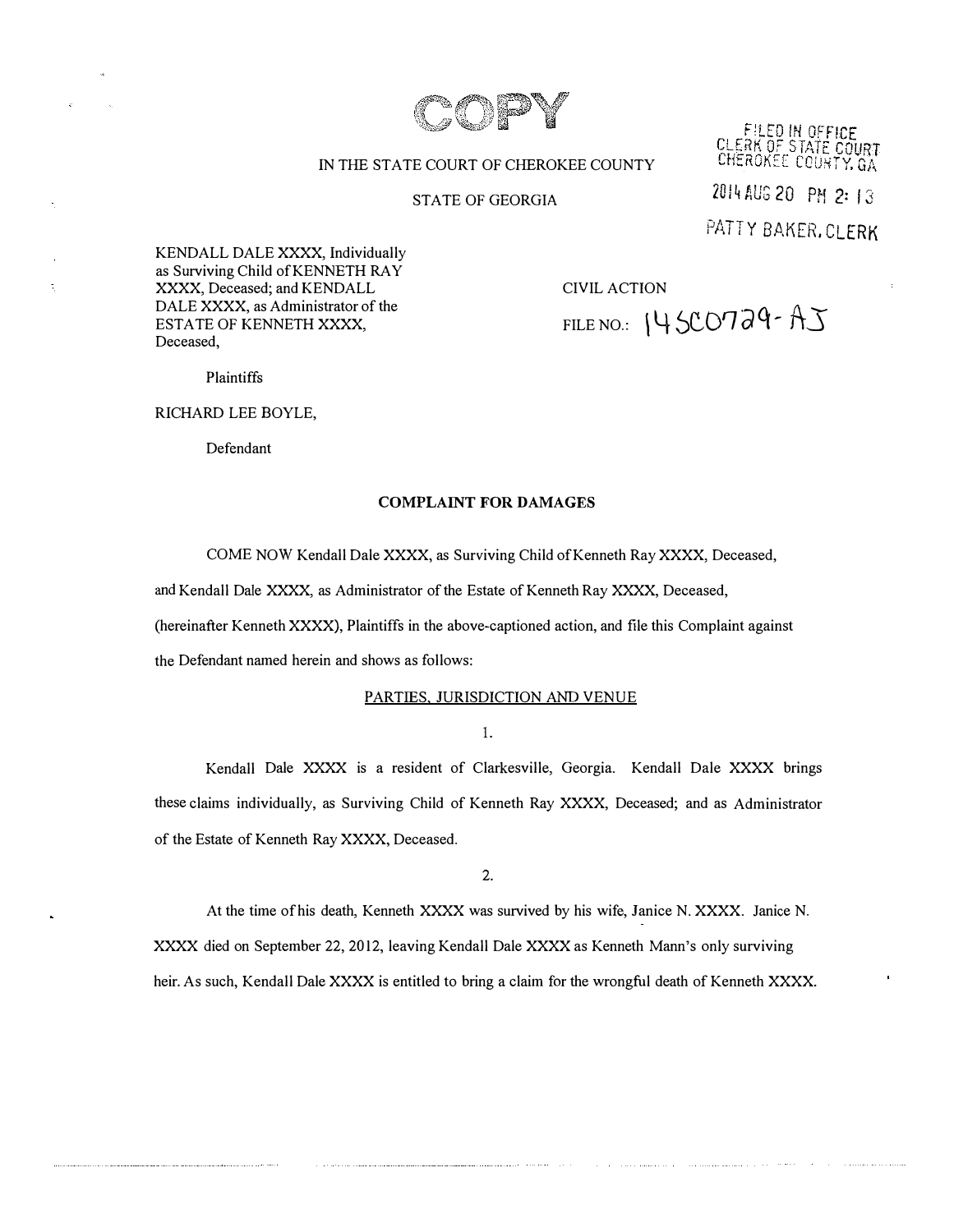3.

Defendant, Richard Lee Boyle, is a resident of Cherokee County, Georgia, and can be served at his residence located at 818 Pinehurst Drive, Woodstock, Cherokee County, Georgia 30188. Defendant is subject to the jurisdiction and venue of this Court.

#### OPERATIVE FACTS

4.

On August 25, 2012, shortly prior to 2:30 p.m., Kenneth XXXX, put his small fishing boat into the waters of Lake Seed in Rabun County, Georgia. Kenneth Mann's granddaughter, Lydia XXXX, was with him, and the two planned to go fishing.

5.

At approximately 2:30 p.m. Kenneth XXXX headed his boat north toward the headwaters of Lake Seed and was traveling at a slow rate of speed, a short distance from a no wake zone.

# 6.

At said time, Kenneth XXXX was operating his small fishing boat to the right of the center portion of Lake Seed, when a boat operated by Defendant Boyle advanced toward Mr. Mann's boat.

**7.** 

The boat operated by Kenneth XXXX and the boat operated by Defendant Boyle were traveling in opposite directions.

8.

The boat operated by Kenneth XXXX was traveling in a northerly direction, toward the headwaters of Lake Seed.

9.

The boat operated by Defendant Boyle was traveling in a southerly direction, toward the dam of Lake Seed.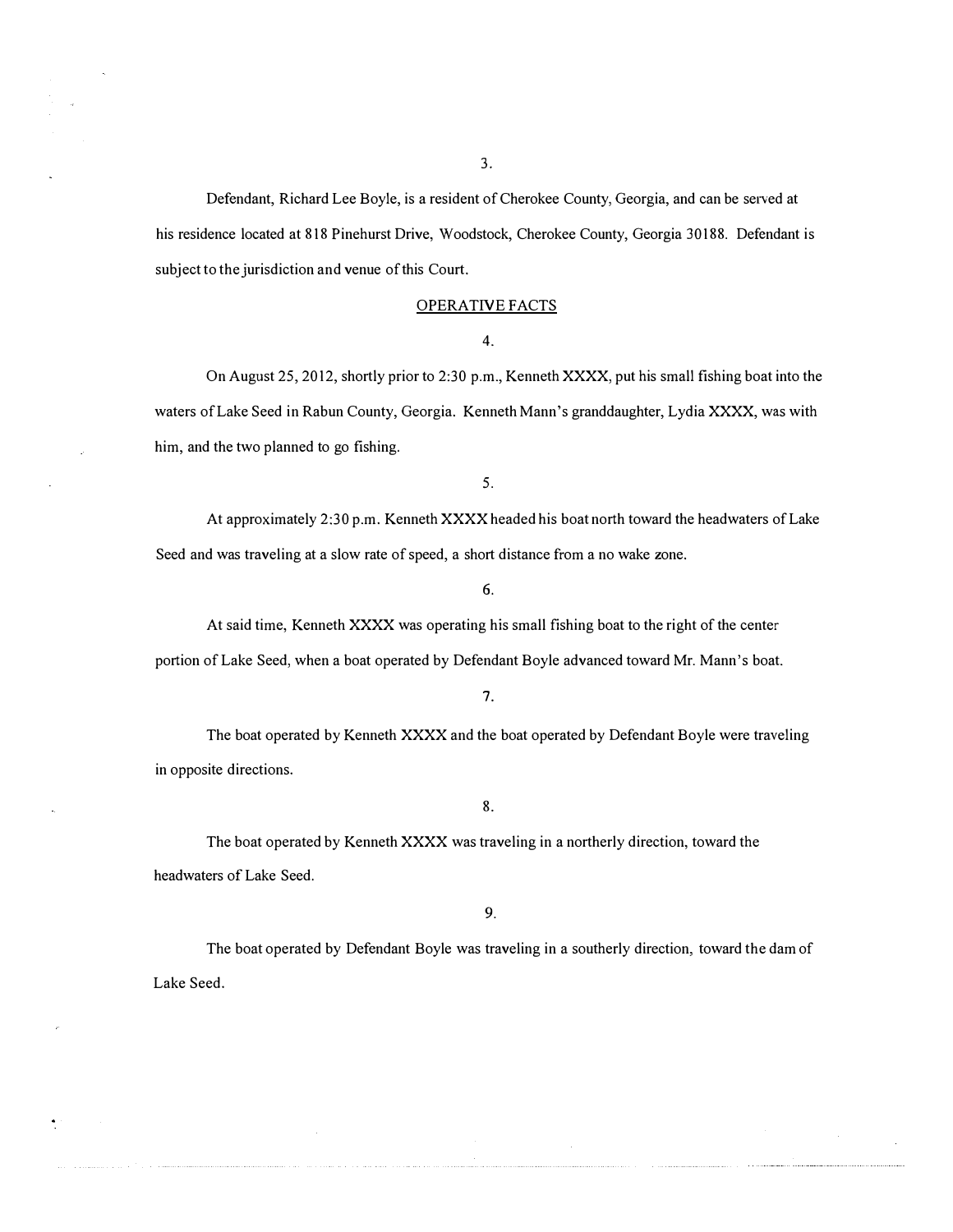10.

While boating on Lake Seed, a boat operator is required to follow the navigational waterway rules as set forth pursuant to Georgia law.

II.

At all times relevant, Kenneth XXXX was operating his small fishing boat to the starboard (right) side of the center of the lake.

12.

lake. At all times relevant, Kenneth XXXX was operating his small fishing boat on the proper side of the

13.

At all times relevant, Kenneth XXXX was lawfully operating his boat on Lake Seed.

14.

When operating a boat on a lake in Georgia, boaters are to move to the starboard (right) side of the lake for the direction in which they are moving, just as cars would do when meeting on a two lane road.

15.

On August 25, 2012, at approximately 2:30 p.m., Defendant Boyle was operating a large Wellcraft motorboat left of the center of the lake, as Defendant Boyle's boat advanced toward the small fishing boat operated by Kenneth XXXX.

16.

As Defendant Boyle's boat advanced toward the boat operated by Kenneth XXXX,

Defendant Boyle was required to move his boat to his right (starboard) side, so that when the Defendant Boyle passed Mr. Mann's boat, Mr. Mann's boat would be on the left (port) side of Defendant Boyle's boat.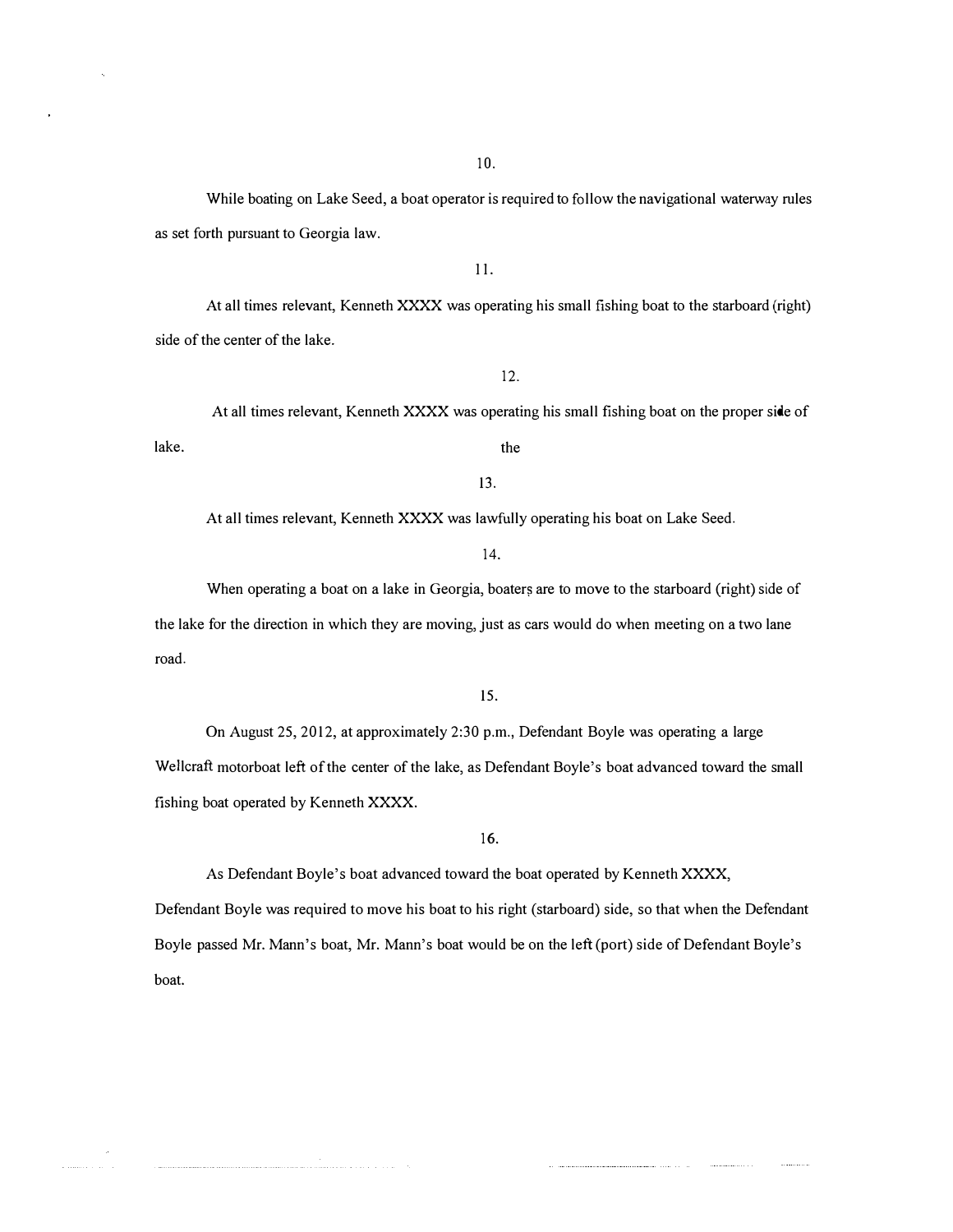17.

As Defendant Boyle's boat advanced on Kenneth Mann's boat, and well in advance of any collision, Kenneth XXXX stood and made frantic efforts to waive and warn Defendant Boyle that Defendant Boyle was operating Defendant Boyle's boat on Mr. Mann's portion/side of the lake.

İ

18.

Despite Kenneth Mann's frantic efforts to wave and warn Defendant Boyle to move Defendant Boyle's boat to the right, so that the two boats could pass safely, Defendant Boyle continued on a course left of the center of the lake as Defendant Boyle's boat continued to advance toward Kenneth Mann's small fishing boat.

19.

Despite Kenneth Mann's frantic efforts to wave and warn Defendant Boyle, Defendant Boyle took no evasive measures to steer his boat to the right or to maneuver his boat to the proper side of the lake.

#### 20.

Instead, Defendant Boyle continued to advance toward Kenneth Mann's boat, and failed to give way to Kenneth Mann's boat, which ultimately resulted in a collision.

### 21.

When it became obvious that Defendant Boyle was continuing to operate his boat on a collision course with Kenneth Mann's boat, Kenneth XXXX made a sharp tum to his starboard (right) side toward the embankment, in an effort to avoid a collision with Defendant Boyle's boat.

## 22.

At said time and place, Defendant Boyle made a sharp turn to his port (left) side with his boat, instead of making a tum to his starboard (right) side.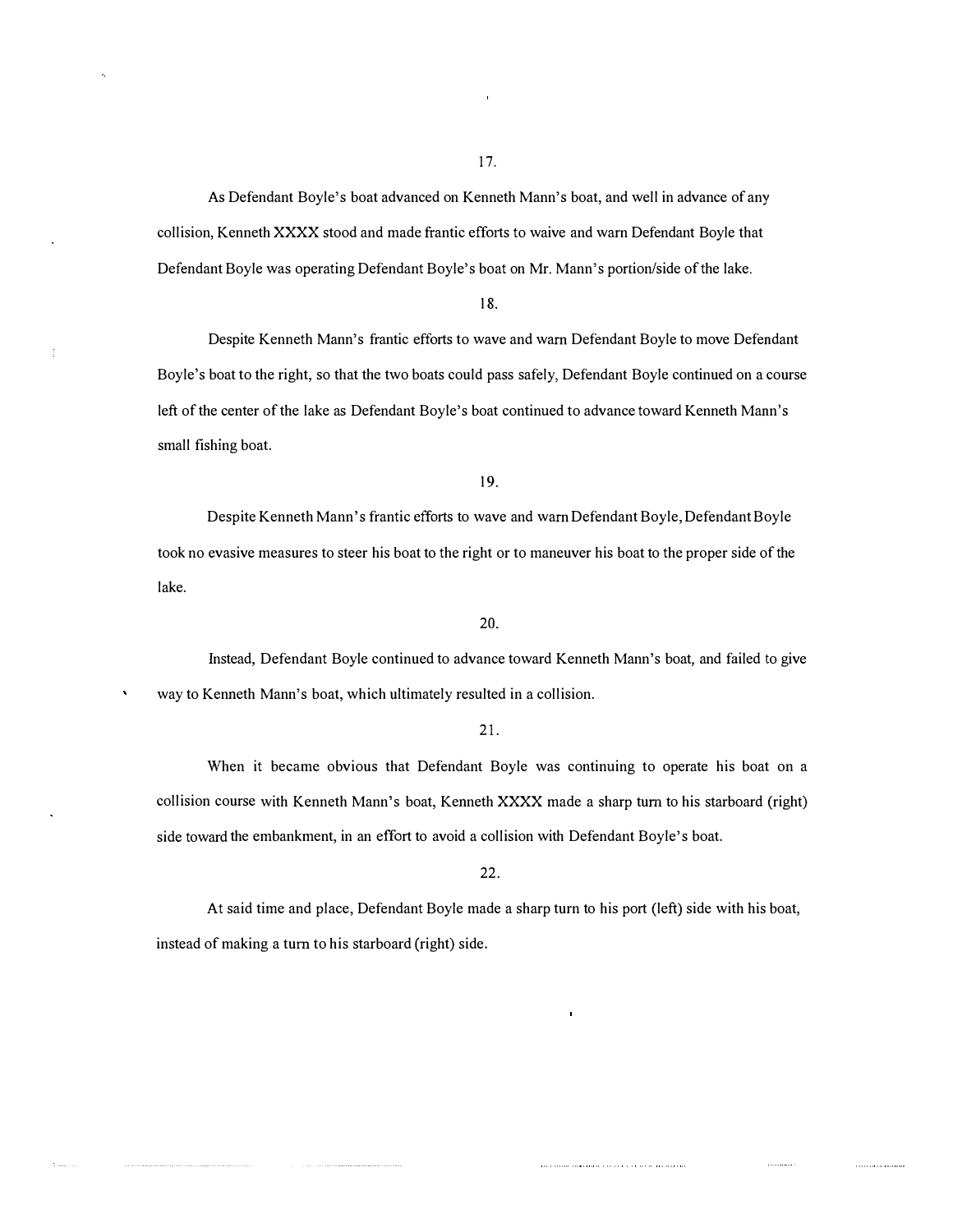At said time and place, the navigational rules applicable to Defendant Boyle required Defendant Boyle to turn or maneuver his boat to his starboard (right) side, so that the Defendant Boyle's boat could allow Mr. Mann's boat to pass on the Defendant Boyle's port (left) side.

24.

Instead, Defendant Boyle made a sharp turn to his port (left) side, directly into the path of the boat operated by Kenneth XXXX, causing a violent collision between the large Wellcraft motorboat operated by Defendant Boyle and the small fishing boat operated by Kenneth XXXX.

25.

Following the collision of the boats operated by Kenneth XXXX and Defendant Boyle, Kenneth Mann's boat struck the embankment to the starboard (right) side of Mr. Mann's boat.

26.

At all times pertinent hereto, Defendant Boyle was operating his boat in violation of the navigational rules applicable to Kenneth XXXX and Defendant Boyle.

#### 27.

The aforementioned violent collision resulted in severe and traumatic injuries to Kenneth XXXX, who ultimately died as a result of said injuries.

#### LIABILITY OF THE DEFENDANT

### 28.

The aforementioned violent collision resulted in severe and traumatic injuries to Kenneth XXXX, who ultimately died as a result of said injuries. Said severe and traumatic injuries, which ultimately led to the death of Kenneth XXXX, were directly and proximately caused by the Defendant Boyle.

29.

At all times relevant, Defendant Boyle operated his motorboat in an unsafe and unreasonable **manner.**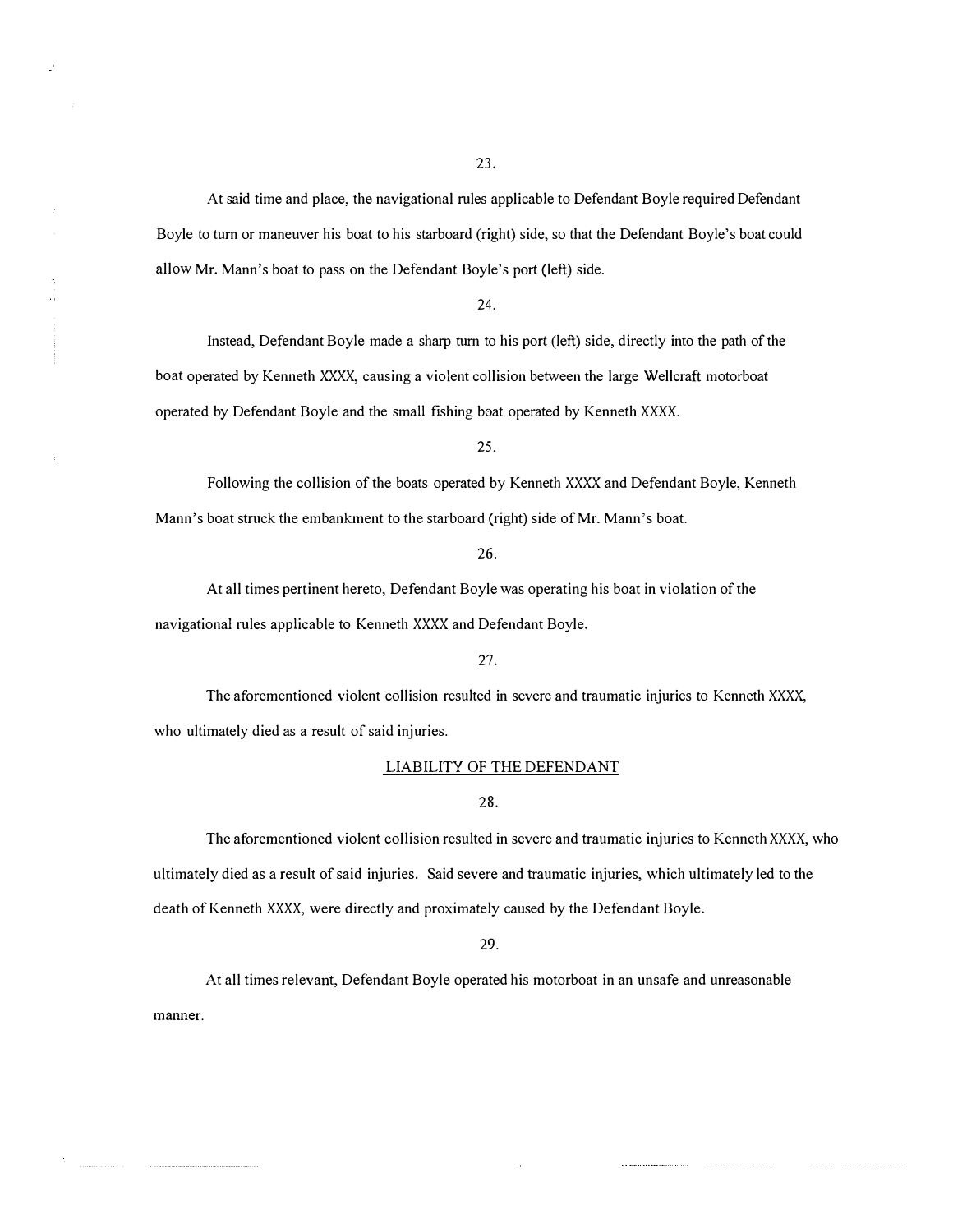At all times relevant, Defendant Boyle violated the navigational rules applicable to Defendant Boyle, as Defendant Boyle's boat advanced toward the boat operated by Kenneth XXXX.

31.

At all times relevant, Defendant Boyle failed to exercise ordinary care to prevent injury to Kenneth XXXX.

ţ

32.

At all times relevant, Defendant Boyle operated his motorboat in reckless disregard for the safety of the persons and/or property of others.

33.

At all times relevant, Defendant Boyle failed to steer or maneuver his boat to the starboard (right) side after a time when he saw or should have seen Kenneth Mann's boat.

34.

At all times relevant, Defendant Boyle continued to advance toward Kenneth Mann's boat, despite Kenneth Mann's efforts to wave and warn Defendant Boyle to move to Defendant Boyle's starboard (right) side of the lake.

35.

At all times relevant, Defendant Boyle failed to maintain a proper lookout for other boats.

36.

At all times relevant, Defendant Boyle failed to maintain proper control of his boat.

37.

At all times relevant, Defendant Boyle failed to exercise ordinary care and due diligence in the operation of his boat.

30.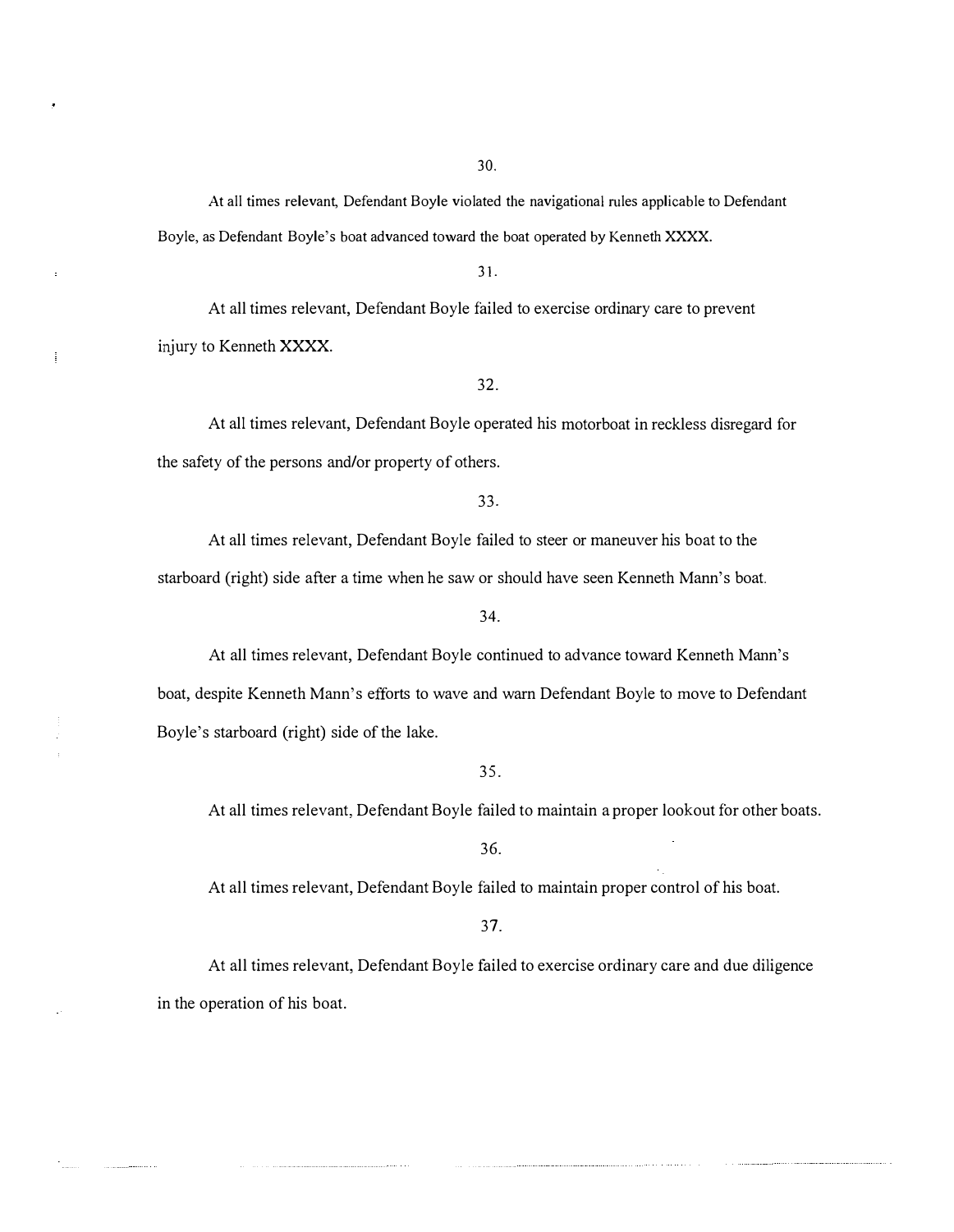Despite Kenneth Mann's frantic efforts to wave and warn Defendant Boyle, Defendant took no evasive measures to steer or maneuver his boat to the starboard (right) side.

39.

At the time of the collision, Defendant Boyle approached Kenneth Mann's boat from a head-on course, when he should have allowed enough distance or space to pass or give way to Kenneth Mann's boat on the Defendant Boyle's port (left) side.

40.

Defendant Boyle failed to maintain a proper lookout for Kenneth Mann's boat, despite Kenneth Mann's efforts to wave and warn Defendant Boyle of an impending collision.

41.

Kenneth XXXX is not at fault in the subject collision.

### 42.

Kenneth XXXX did nothing to cause or contribute to the subject collision.

43.

There is no other person, other than Defendant Boyle, who caused or contributed to the subject collision.

44.

Defendant Boyle committed other negligent acts and omissions as may be proved by the evidence.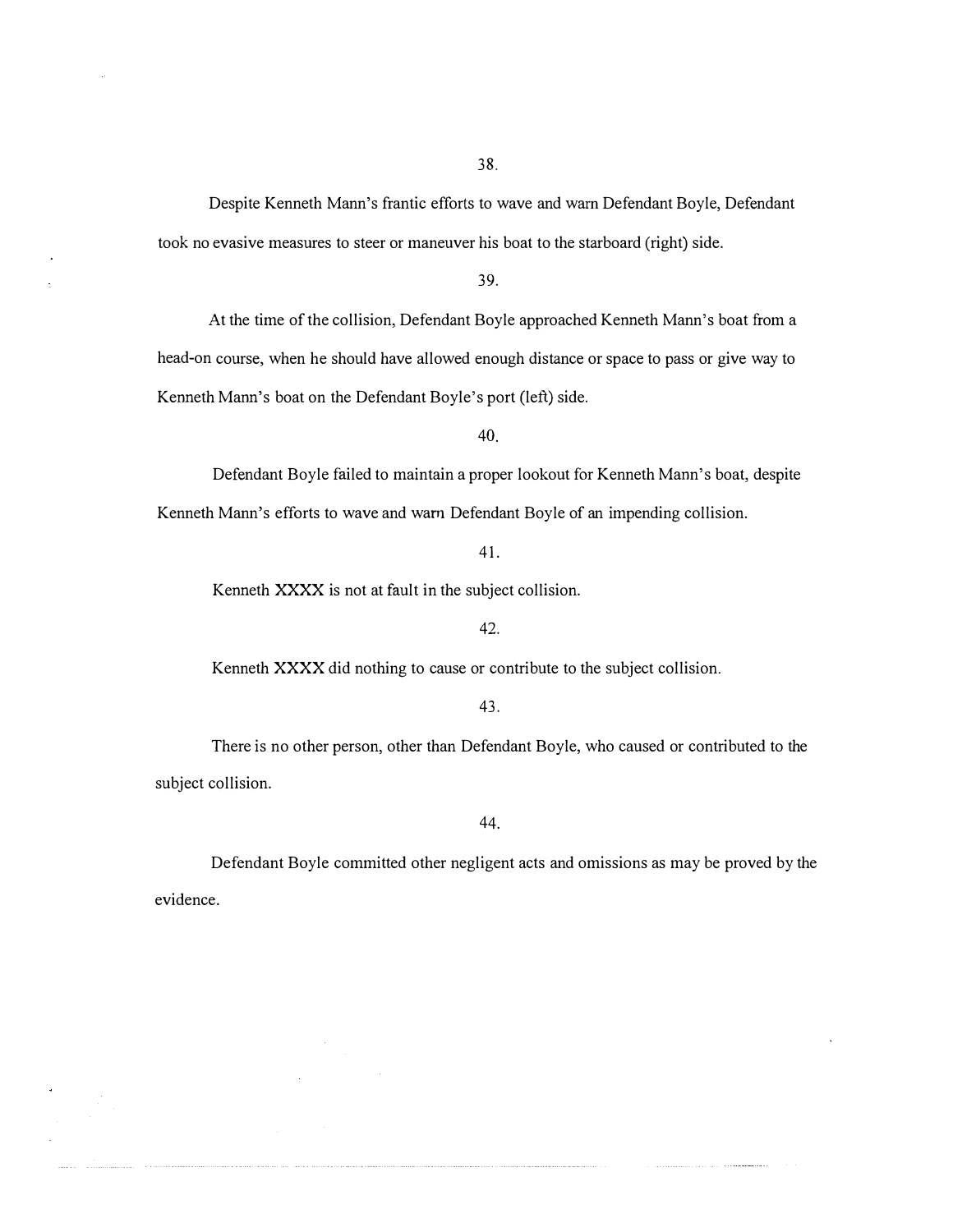## DAMAGES CLAIMED

45.

The conduct of the Defendant Boyle proximately caused the collision and resulting damages, including the death of Kenneth XXXX.

46.

Just before and during the collision of the boats, Kenneth XXXX experienced shock, fright, and terror.

47.

Kenneth XXXX suffered severe and painful injuries to his body and mind in the collision, before he died from his injuries on August 25, 2012.

48.

Plaintiff Kendall Dale XXXX, as Administrator of the Estate of Kenneth XXXX, Deceased, claims the following damages suffered by Kenneth XXXX., which his Estate is entitled to

(a) shock, fright, and terror Kenneth XXXX experienced prior to his death; recover:

- (b) all components of the mental and physical pain and suffering endured by Kenneth XXXX during the subject collision and up until he died;
- (c) the full value of the fishing boat which Kenneth XXXX was operating at the time of the subject collision; and
- (d) funeral and burial expenses.

49.

Plaintiff Kendall Dale XXXX, Individually as Surviving Child of Kenneth XXXX,

Deceased, claims compensatory damages for the wrongful death of Kenneth XXXX, the

measure